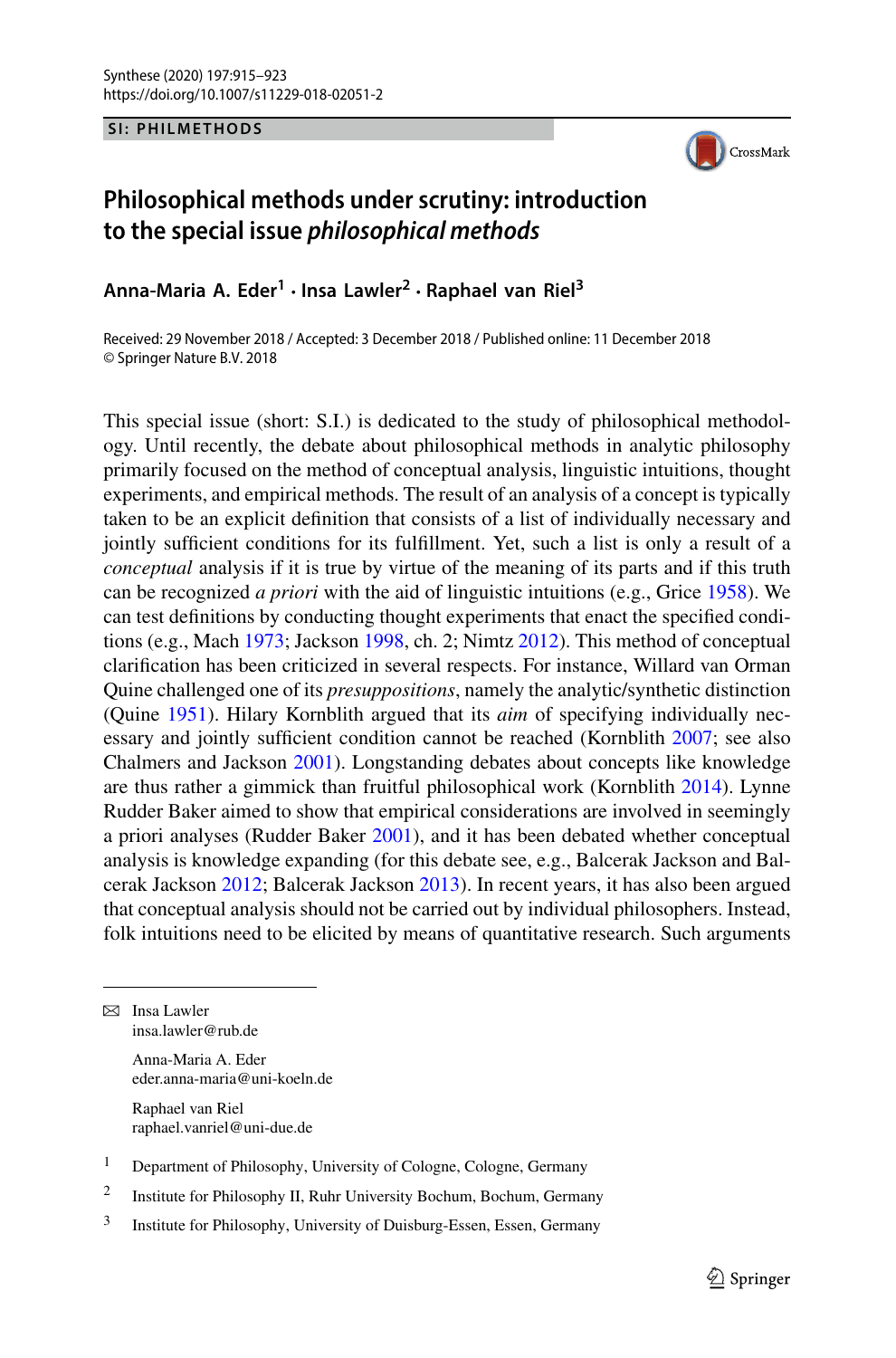led to the rise of so-called *experimental philosophy* (e.g., Knobe and Nichols [2008;](#page-7-9) Horvath and Grundmann [2012\)](#page-7-10), and to even more debates about the nature of conceptual analysis (e.g., Nimtz [2012\)](#page-7-3), the role of thought experiments within it (e.g., Williamson [2007;](#page-8-0) Nimtz [2010;](#page-7-11) Malmgren [2011;](#page-7-12) Grundmann and Horvath [2014\)](#page-7-13), the epistemic status of counterfactual conditionals, which are central for the latter (e.g., Williamson [2007\)](#page-8-0), and about the notion of conceptual truth (e.g., Nimtz [2009\)](#page-7-14).

The S.I. at hand supplements this debate about philosophical methodology by placing emphasis on other methods and debates. Its focus is on explication, conceptual (re-)engineering, the application of formal methods, and other methodological considerations that are central for philosophical practice and have not received enough attention in the literature. A common feature of many methods that are discussed in this S.I. is the *sharpening* of concepts. Rudolf Carnap (1950) coined the method of *explication*. He suggested to replace the concept of interest, the *explicandum*, with a similar *explicatum*, which needs to be fruitful, simple, and exact. In contrast to conceptual analysis, not *all* uses of the concept need to be captured. Instead, problematic uses are meant to be excluded when specifying the explicatum. Quine demanded that explication should replace conceptual analysis in many parts of philosophy (Quine [1960\)](#page-7-15). However, apart from a brief debate between Strawson [\(1963\)](#page-8-1) and Carnap [\(1963\)](#page-6-2), the method of explication was only sparsely employed (Hanna [1968;](#page-7-16) Craig [1990;](#page-7-17) Boniolo [2003;](#page-6-3) Maher [2007\)](#page-7-18) until recently. Within the past couple of years, however, its popularity rose (e.g., Brun [2016\)](#page-6-4), especially within epistemology (e.g., Brendel [2013;](#page-6-5) Olsson [2015;](#page-7-19) Eder ms.) and philosophy of science (e.g., Schupbach and Sprenger [2011;](#page-7-20) Justus [2012;](#page-7-21) van Riel [2014;](#page-8-2) Schupbach [2017\)](#page-7-22). Some philosophers (e.g., Brun [2016\)](#page-6-4) consider Carnapian explication to be a method among a broader family of method that recently gained more interest, namely so-called *conceptual (re*-*)engineering*, whose aim is to redefine concepts or even to introduce new ones for particular purposes. This ameliorative method is concerned with how a concept should *function* (e.g., Haslanger [2000;](#page-7-23) Burgess and Plunkett [2013;](#page-6-6) Fassio and McKenna [2015\)](#page-7-24). Conceptual (re-)engineering has been applied in recent philosophy with the purpose to change society. Examples are the re-engineering of the concepts of race and of gender (e.g., Haslanger [2012\)](#page-7-25). *Prima facie*, Carnapian explication and conceptual (re-)engineering resemble the use of *formal* methods to clarify concepts, such as the concept of (degrees of) belief (e.g., Huber and Schmidt-Petri [2009;](#page-7-26) Spohn [2012;](#page-7-27) Leitgeb [2013,](#page-7-28) [2014,](#page-7-29) [2015\)](#page-7-30), coherence (e.g., Bovens and Hartmann [2003;](#page-6-7) Olsson [2005\)](#page-7-31), confirmation (e.g., Earman [1992\)](#page-7-32), or causality (e.g., Pearl [2000\)](#page-7-33). As in the case of explication, not all uses of the concept in question are meant to be captured and the resulting definitions should be fruitful, simple, and exact.

Reflections on these less discussed philosophical methods are of fundamental importance for many debates taking place in contemporary philosophy, such as the debate about ameliorative projects within social and political philosophy, the knowledge-first approach in epistemology, the a priori/a posteriori distinction in the philosophy of language, and the distinction between verbal vs. non-verbal disagreement as well as the debate about armchair philosophy in philosophy in general. The S.I. contains 12 papers that provide new thought-provoking proposals for these debates.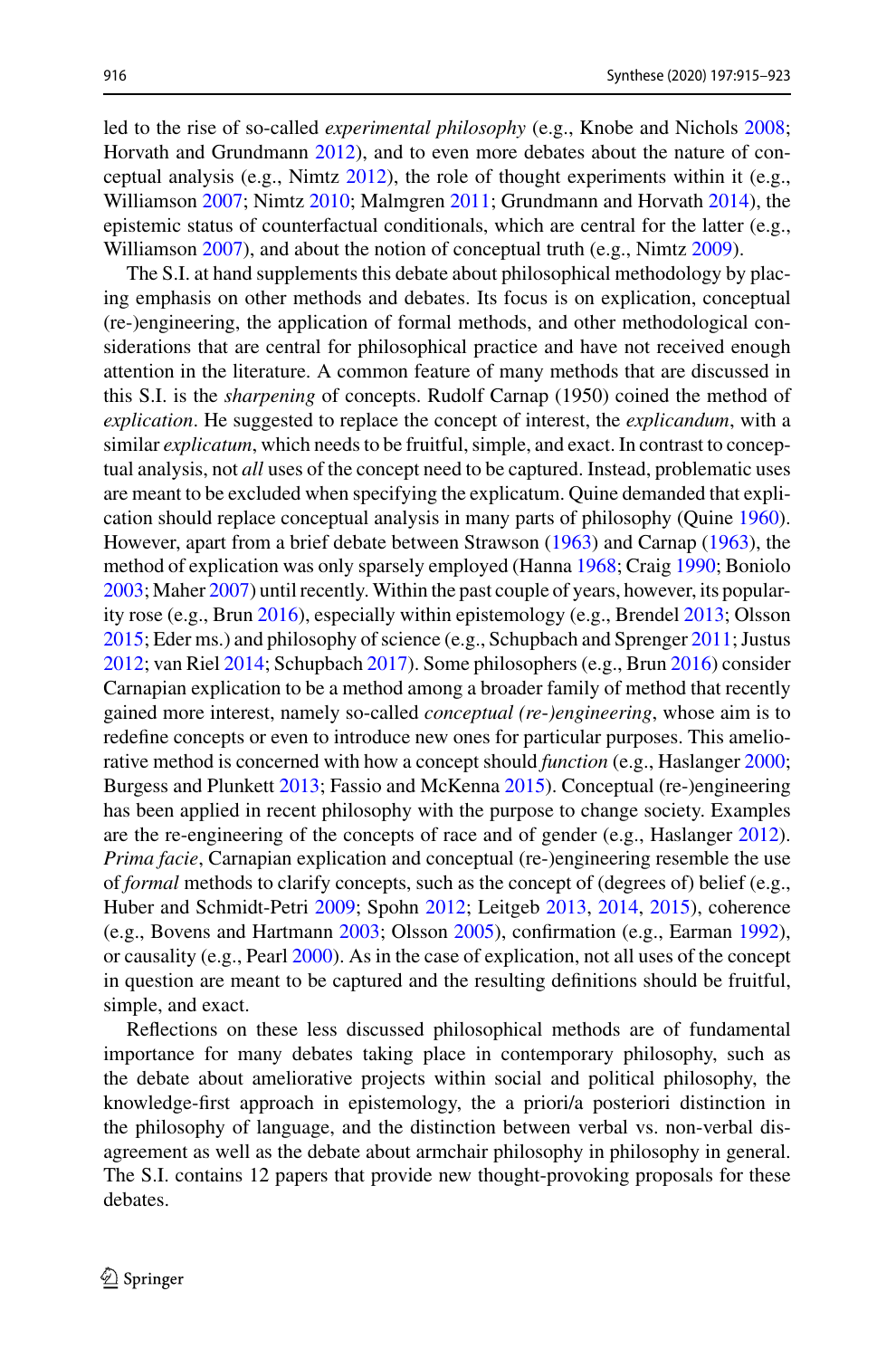The first six papers of this S.I. investigate the method of Carnapian explication, by offering reconstructions of Carnap's account of explication or by comparing it to related methods and addressing some of the criticisms that have been raised against it.

Georg Brun's paper "Conceptual Re-Engineering: From Explication to Reflective Equilibrium" deals with two prominent philosophical methods: Carnapian explication and the equally well-known method of reflective equilibrium as developed by Nelson Goodman. Brun focuses on unappreciated relations between Carnap's method and Goodman's theory of constructive definitions and his account of reflective equilibrium, which, as he shows, can also be understood as a method of conceptual engineering. In his instructive paper, Brun investigates the historical and structural relations between those methods and argues that they can be understood "as aspects of one method" that contributes to theory development in philosophy as well as in science. Brun considers Goodman's method of reflective equilibrium to be a "further development" of Carnap's explication. He argues for three main points: (i) conceptual re-engineering should deal with sets of concepts and theories rather than focus on single concepts, (ii) it should be conceived of as a method of mutual adjustments, which (iii) are guided by adequacy requirements analogous to those of Carnapian explication.

Mark Pinder's contribution "On Strawson's Critique of Explication as a Method in Philosophy" explores the limits and prospects of the method of explication as coined by Rudolf Carnap. He does so by thoroughly discussing P.F. Strawson's famous criticism of it (which is also addressed in Catarina Dutilh Novaes's and Eve Kitsik's contribution to this S.I.). As is well-known, Carnapian explication is a method of conceptual clarification that replaces an imprecise concept—mostly from everyday language—by a concept that satisfies the adequacy requirements of being more precise, yet similar in use, fruitful and simple. It does not need to be maximally similar. Strawson's criticism of this method is commonly conceived of as a criticism of the philosophical usefulness of such a method of explication. According to Pinder, the criticism is considered to be that, when it comes to philosophical problems, the method of explication serves only to change the subject—rather than to solve the problem. It does so by simply replacing a concept central to the problem in question by a more precise technical concept that is not central to it. Pinder argues that this understanding of Strawson's criticism is not warranted in its full generality. He argues that whether the method of explication can contribute to solving a particular philosophical problem depends on the purpose of the explication in question, how the particular problem is construed, and the elaboration of the explication

In "The Constituents of an Explication" Moritz Cordes develops a formal reconstruction of the explication relation, building on previous work by Siegwart [\(1997a,](#page-7-34) [b\)](#page-7-35). Taking explicata to be terms, rather than concepts, he argues that explication is a relation among expressions (the explicandum and the explicatum), each of which is part of a language (the explicandum and the explicatum language), a set of criteria of adequacy, and an explicative introduction (intuitively, the characterization of the explicatum). Each of these six constituents is defined in a purely formal way. Based on these six constituents of an explication, Cordes identifies four different types of explication alternatives—four types of pairs of explications of the same explicandum, whose members differ in various respects (for instance, they may be equivalent with respect to the criteria of adequacy identified while different with respect to the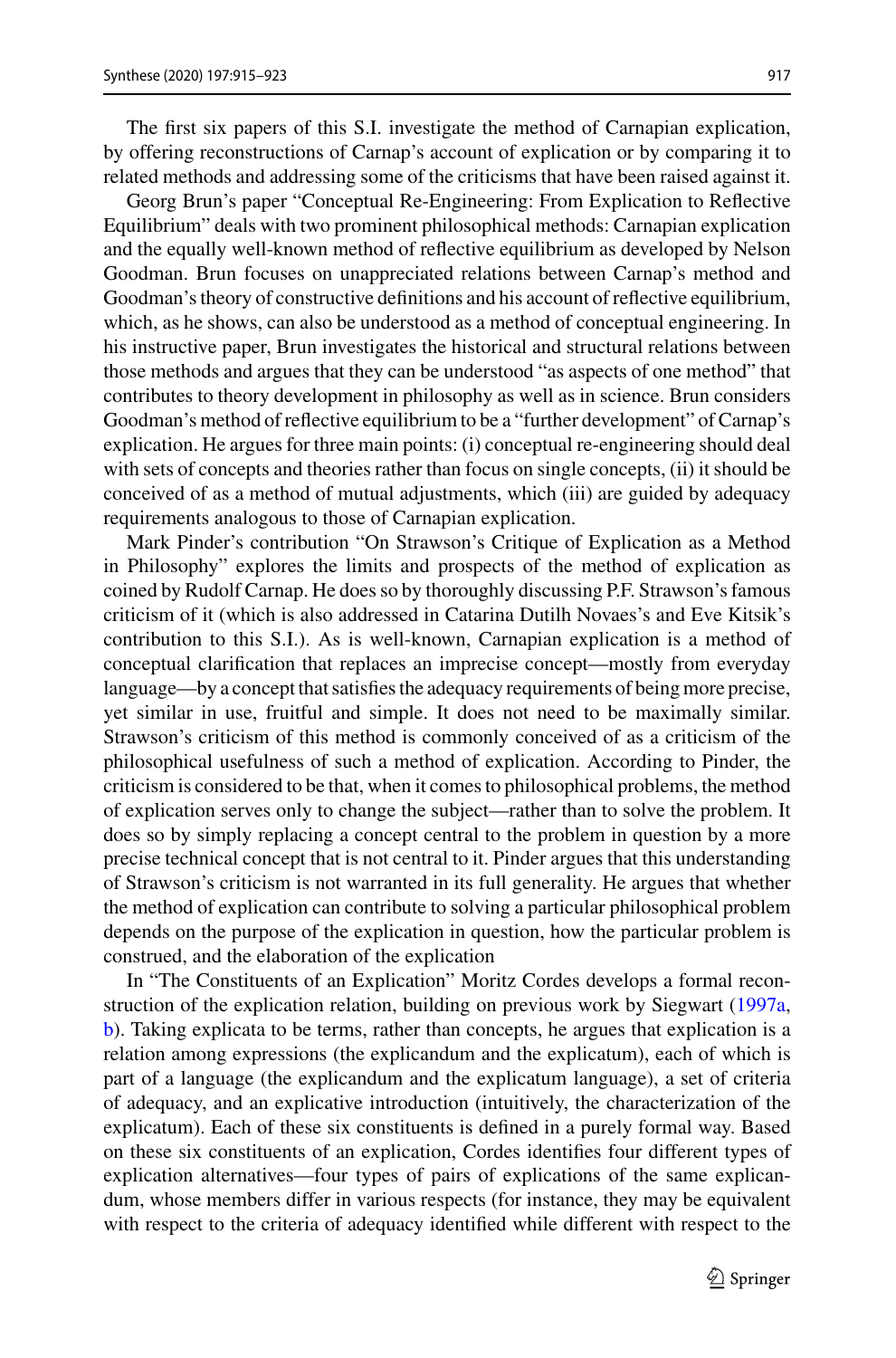explicative introduction). Cordes' enterprise can be characterized as an explication of explication; and he picks up this idea in the last section of his paper, applying the apparatus developed in the previous section to his own proposal.

Catarina Dutilh Novaes's contribution focuses on the revisionary character of Carnapian explication. In "Carnapian Explication and Ameliorative Analysis: A Systematic Comparison", she investigates similarities and differences between Carnap's method of explication and Sally Haslanger's method of ameliorative analysis, which is also revisionary in nature. Dutilh Novaes focuses on the importance of the methods of explication and of ameliorative analysis for political and social life and claims that both can contribute to social reforms—which might seem surprising, especially in the case of Carnapian explication. As Dutilh Novaes instructively displays, both methods are influenced by different philosophical schools and were introduced with different agendas. Carnap's method of explication is influenced by his view on rational scientific practice and rational theory formation in science, which traces back to the Vienna Circle. Its significance for social change may not be immediately evident. Haslanger's method, in contrast, is influenced by the critical theory of the Frankfurt School. Dutilh Novaes not only explores the historical relations of both methods but also compares both methods with respect to the above mentioned *change in subject objection* (which is also addresses by Mark Pinder and Eve Kitsik in this S.I.) and with respect to their adequacy requirements. Finally, she shows that both methods are complementary and can benefit from each other.

Whereas Dutilh Novaes discusses the importance of explication and ameliorative projects for non-theoretical purposes, Eve Kitsik focuses on explication and its significance for the clarification of central concepts and positions in theoretical philosophy. In her contribution "Explication as a Strategy for Revisionary Philosophy", she too shows that Carnapian explication can play a central role for revisionary philosophy. According to Kitsik, revisionary philosophy is concerned with the project of challenging beliefs that philosophers are very confident of. This project is motivated by the fact that some beliefs that initially seem very plausible can turn out to be implausible when their content is investigated more thoroughly. She focuses on two revisionary projects: revisionary ontology and radical skepticism. Kitsik argues that philosophers engaged with such projects should make it explicit that they depart from the everyday use of "*F*s exist" and "*S* knows that *p*", respectively. Such departure, however, faces two main worries—the *unintelligibility worry* and the aforementioned *topic shift worry*, or *change in subject objection*. Roughly, according to the unintelligibility worry, if the use of philosophical notions or claims departs from the everyday use of them, then their "philosophical counterparts" are not intelligible. According to the topic shift worry, a departure from everyday use of notions such as "*F*s exist" and "*S* knows that *p*" changes the topic and does not address original worries. Kitsik discusses the worries in detail and alleviates them. According to Kitsik, questions and objections can be adequate in philosophical contexts that would be inadequate in everyday contexts. One reason for this is that in philosophical contexts the purpose is to achieve epistemic excellence, which is a more demanding purpose than is commonly aimed for in everyday contexts.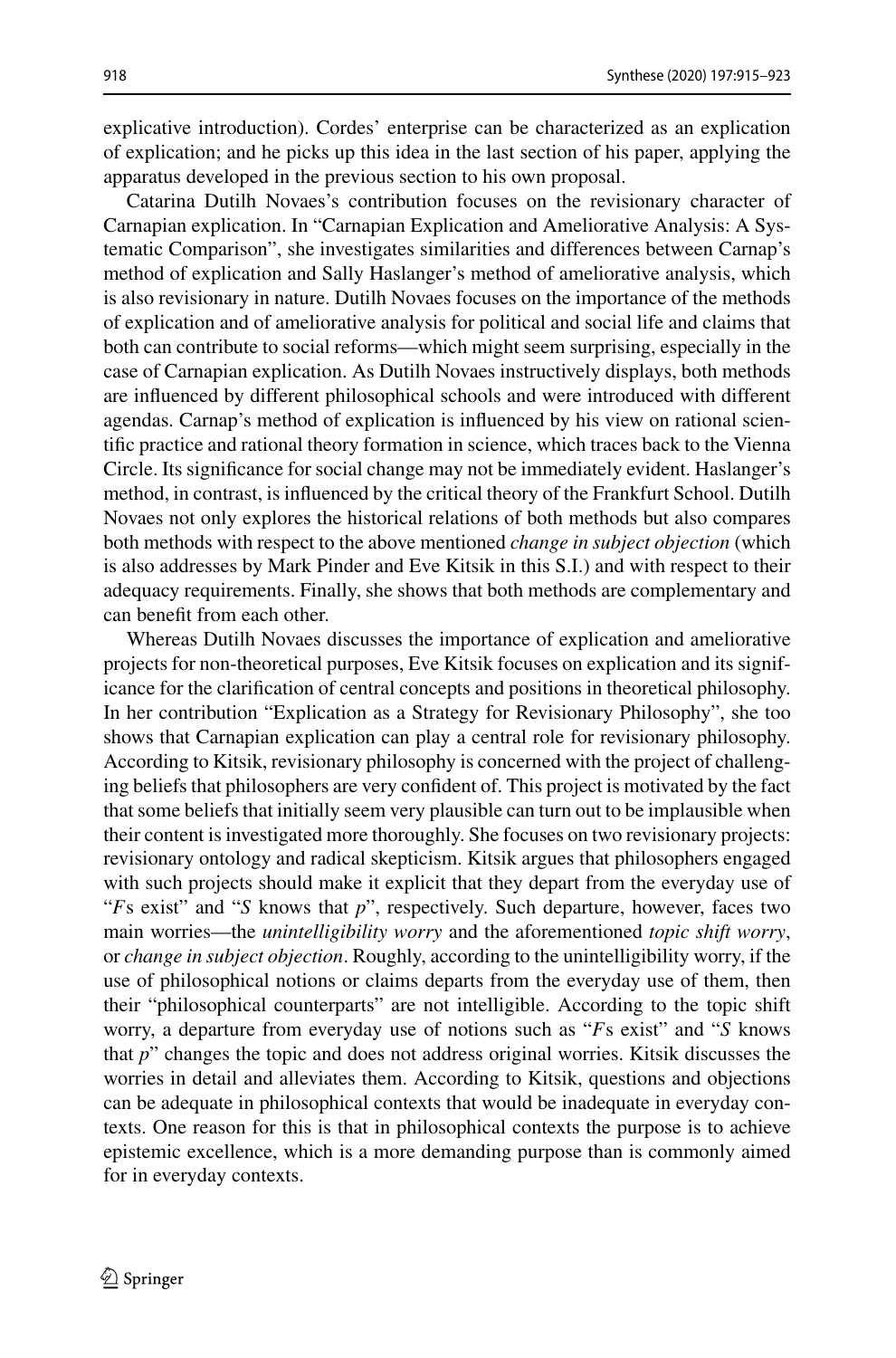Martin Kusch and Robin McKenna discuss a related method in "The Genealogical Method in Epistemology". They defend Edward Craig's genealogical approach to an analysis of knowledge against objections. Craig himself believed his method to be linked to Carnapian explication (Craig [1987\)](#page-7-36). On Craig's view, identifying a function of the use of 'knowledge' in a state of nature and constructing, from there, a genealogical story which leads to an understanding of 'knowledge', will benefit our philosophical understanding of 'knowledge', without relying on an analysis of the concept, in terms of individually necessary and jointly sufficient conditions. The objections Kusch and McKenna discuss are divided into four groups. The first concerns the details of Craig's approach: that it (i) fails to identify the main function of knowledge ascriptions in general, or that it (ii) does not adequately address the various functions paradigmatic knowledge ascriptions may serve. The second group concern alleged methodological problems: that (iii) Craig focuses on a social kind, whereas any such project should focus on a natural kind of knowledge, provided not in the sociology of knowledge but in cognitive ethology, that (iv) Craig commits to problematic accounts of knowledge when suggesting that true belief is more fundamental than knowledge. The third kind of objection directly targets the genealogical method – that it is a purely fictional just so story whose alleged explanatory power is highly questionable (v). The final two objections concern consequences of Craig's approach regarding possible normative implications of contextualism and relativism (vi, vii).

The following four papers focus on various aspects of the peculiarities of philosophical investigations that are somehow related to the armchair: philosophical expertise, armchair philosophy and its relation to methodological naturalism, and the a priori/a posteriori distinction.

In their paper "Philosophical Expertise Under the Microscope" Miguel Egler and Lewis Ross provide a new version of the so-called expertise defense in favor of armchair philosophy. In a nutshell, the argument is that philosophers' reliance on intuitions in their reasoning is vindicated by their expertise. Egler and Ross' version draws on a more fine-grained analysis of philosophical expertise. There are different methodological practices in philosophy, such as different uses of thought experiments, and thus different kinds of philosophical expertise. Each of these must be considered individually. Yet, either way, it is not the expertise of intuitions that vindicates their use but the expertise in philosophical practices. Egler and Ross illustrate their 'piecemeal' version of the expertise defense with the example of ordinary language philosophy.

Sebastian Lutz, in his paper "Armchair Philosophy Naturalized", explores, first, the question of how conceptual engineering in philosophy relates to practices in the sciences, and suggests, second, some general conclusions about the synthetic/a priori distinction and its role in philosophy. In a nutshell, Lutz argues that a considerable part of the sciences is concerned with conceptual matters (analytic or conventional) and that, as a consequence, the naturalist, whose main contention is that philosophy should resemble the sciences in its methodology, need not require philosophy to abandon its well-established procedures of conceptual clarification or engineering. Upon closer inspection, it turns out that philosophy is continuous with the sciences in precisely this respect. The discussion is framed in terms of Carnapian explication, and can be regarded as a defense of both, Carnapian armchair philosophy and conceptual engi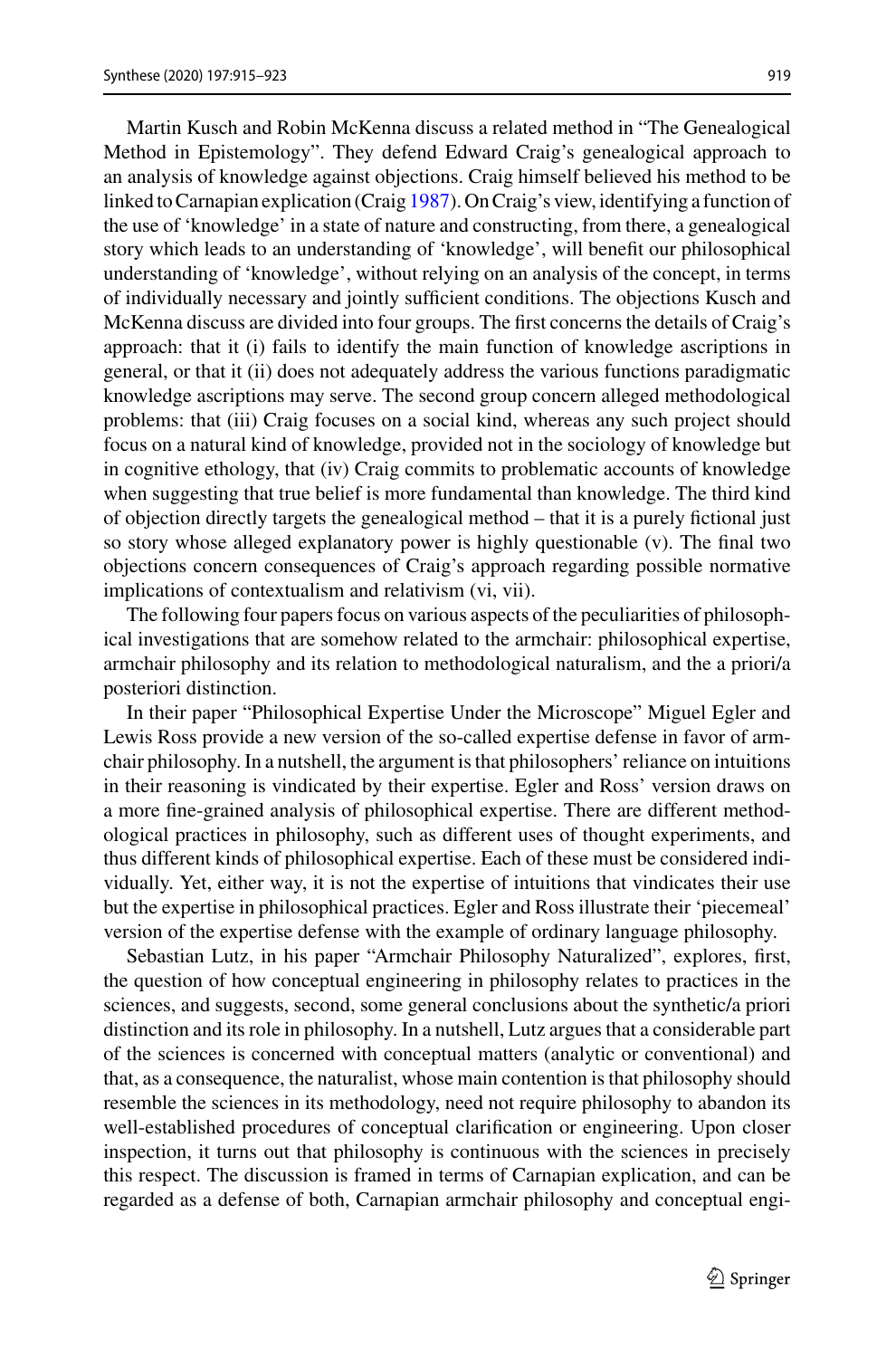neering (à la Carnap) in the sciences against criticisms raised by William Demopoulos, David Papineau and Willard Van Orman Quine.

Daniele Sgaravatti's aim in his paper "Experience and Reasoning: Challenging the A Priori/A Posteriori Distinction" is to expand upon an argument by Timothy Williamson against the significance of the a priori/a posteriori distinction. It is commonly assumed that knowledge is a priori when it is independent of experience, where knowledge is a posteriori when it depends on experience. Sgaravatti focuses on examining the nature of the dependencies in question. He aims to show that there is no characterization of said dependencies that would allow to draw the a priori/a posteriori distinction in a satisfying way. Either the characterizations do not allow for a priori knowledge or they lead to classifying paradigmatic instances of a priori beliefs as a posteriori beliefs or, on the opposite side, they classify too many beliefs as a priori. Sgaravatti illustrates this argument and defends it against objections. His diagnosis for the issue is that the role of experience in reasoning is neither purely enabling nor purely evidential. Reasoning skills are dependent on experience for their normative value. Their normative status depends on the experiences that constitute their acquisition and development.

In his paper "On Question-Begging and Analytic Content", Samuel Elgin is concerned with the clarification of the concept of *question begging arguments*. He clarifies the concept in terms of *analytic content* illustrated by some cases: An argument begs the question just in case its conclusion is part of the analytic content of the conjunction of its premises. Thereby, not all valid arguments beg the question. Analytic truth and analytic containment is understood roughly along Fregean lines. Elgin's answer to the question of what goes epistemically wrong with question begging arguments is that one cannot use the premises to gain knowledge of the conclusion: It is impossible to know that the conjunction of the premises is true without knowing that the conclusion is true—provided that knowledge is closed under analytic parthood.

The remaining two papers discuss topics in (meta-)metaphysics: something-fromnothing derivations, and the question if, and if so in which sense, metaphysical disputes are merely verbal.

Alex Steinberg, in his "Pleonastic Propositions and the Face Value Theory", deals with a recent realist response to nominalist doubts concerning the existence of abstract objects: pleonasticism. He discusses Stephen Schiffer's pleonastic theory of propositions, according to which: propositions (i) are derivative, 'pleonastic' objects, and (ii) are referred to in propositional attitude ascriptions (the face value theory). Steinberg argues that (i) and (ii) generate a tension: if propositions are pleonastic, we should expect substantive truths about them to derive from unproblematic truths about nonpleonastic objects. But if attitude ascriptions already treat of propositions, substantive truths concerning which propositions are the contents of which attitudes (content ascriptions) have no obvious grounds in the non-pleonastic. Steinberg suggests that we should give up part (ii) of the account of propositions in response to the difficulty. In a first step, Steinberg argues that the main argument in favor of the face-value theory, which is based on the observation that we can quantify into the position of 'that' clauses in attitude ascriptions, is not decisive, since we can quantify into verb phrase and adjectival positions as well. Steinberg then shows how dropping the assumption dissolves the tension in the resulting theory: if (ii) is denied, we are free to claim that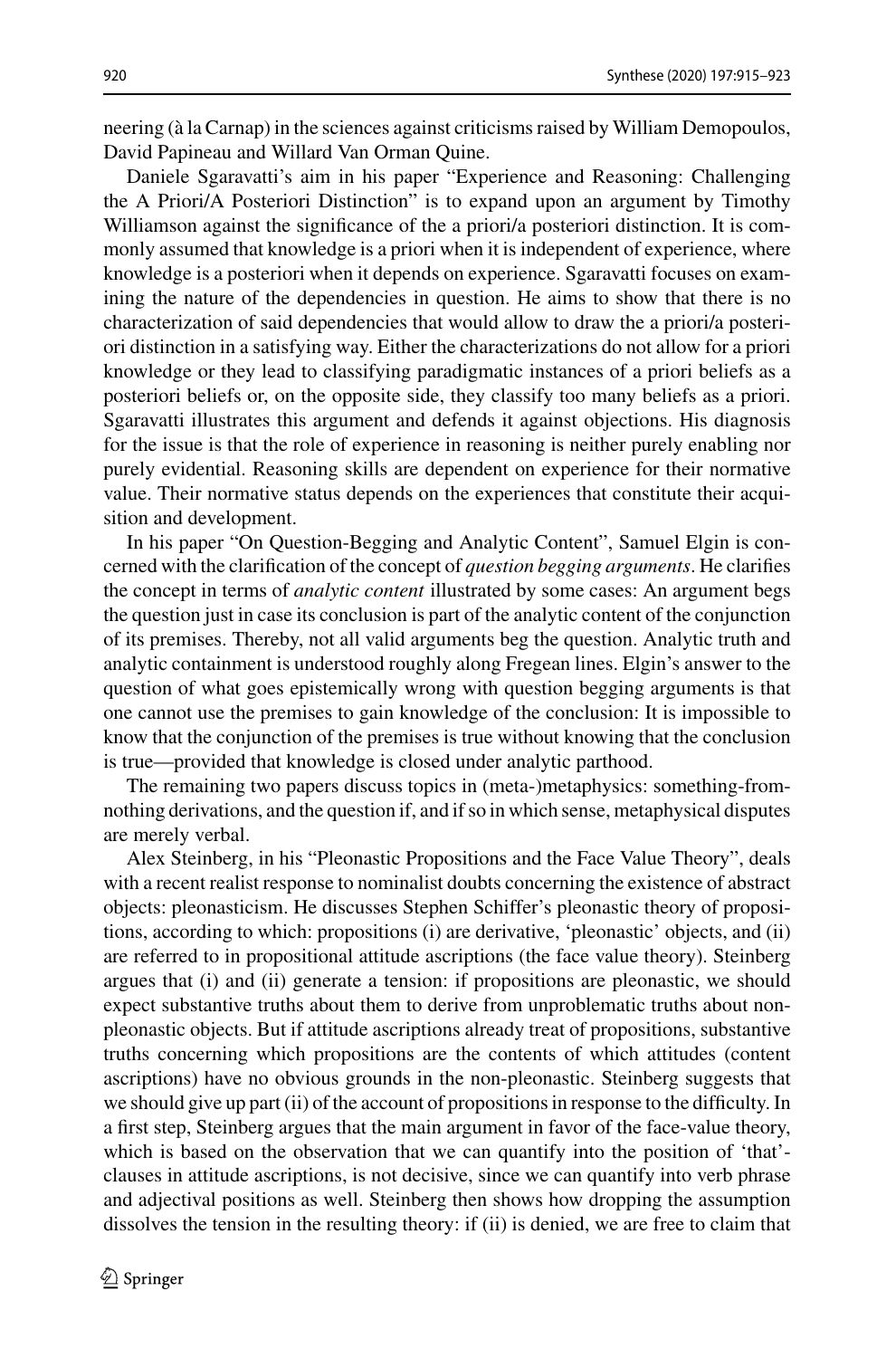content ascriptions derive from propositional attitude ascriptions, which, crucially, are themselves ontologically innocent. Steinberg ends by arguing that this suggestion also explains some peculiarities noted by Schiffer of the alleged proposition designators that occur in propositional attitude ascriptions.

In his paper "Why Metaphysical Debates are Not Merely Verbal (Or How to Have a Non-Verbal Metaphysical Debate)", Mark Balaguer tackles the question of whether particular metaphysical debates are merely verbal, such as debates about the existence of objects in the past. His main thesis is that none of these debates are, in principle, merely verbal. The key element of a merely verbal dispute is that the meaning of a core notion is understood differently by the participants. Taking the different meanings into account, the disagreement typically dissolves. Balaguer boils down the question at stake to the question of whether the metaphysical *questions* that drive the respective disputes can be, in principle, non-merely verbally debated. Employing a taxonomy of different kinds of metaphysical views, he then argues by means of an example that any of the debates in question allows for non-verbal debates if certain conditions are fulfilled, and he defends his argument against objections. One crucial condition is that the debate needs to be carried out in a language that has a *thick* semantics, i.e., a semantics that says that the sentences whose truth values are being debated have metaphysically weighty truth conditions–in other words, a semantics that says that the sentences in question could be true only if the relevant controversial metaphysical theory is true.

**Acknowledgements** This S.I. originated from a workshop on philosophical methods, which was conducted by the three guest editors in June 2016 in Essen, Germany. We thank all its speakers and participants for their contributions. We would also like to thank our Synthese's editor-in-chief Wiebe van der Hoek and our reviewers for their help and efforts.

**Funding** The workshop on philosophical methods was co-funded by the German Research Foundation, the German Society for Analytic Philosophy, and the Volkswagen Foundation Project "A Study in Explanatory Power". Anna-Maria A. Eder's research was funded by the Austrian Science Fund (Erwin Schrödinger Program) through the research project *Higher*-*Order Evidence* (reference number J 3783-G24) at Northeastern University, Boston. Insa Lawler's research was funded by the "A Study in Explanatory Power" project at the University of Duisburg-Essen and by the OeAD through an Ernst Mach Scholarship at the University of Salzburg. Raphael van Riel's research was funded by the "A Study in Explanatory Power" project at the University of Duisburg-Essen. All this financial support is gratefully acknowledged.

## **References**

<span id="page-6-1"></span><span id="page-6-0"></span>Balcerak Jackson, M. (2013). Conceptual analysis and epistemic progress. *Synthese, 190*(15), 3053–3074. Balcerak Jackson, M., & Balcerak Jackson, B. (2012). Understanding and philosophical methodology.

*Philosophical Studies, 161*(2), 185–205.

- <span id="page-6-3"></span>Boniolo, G. (2003). Kant's explication and Carnap's explication: The redde rationem. *International Philosophical Quarterly, 43*(171), 289–298.
- <span id="page-6-7"></span>Bovens, L., & Hartmann, S. (2003). *Bayesian epistemology*. Oxford: Clarendon Press.
- <span id="page-6-5"></span>Brendel, E. (2013). *Wissen*. Berlin/New York: de Gruyter.

<span id="page-6-4"></span>Brun, G. (2016). Explication as a method of conceptual re-engineering. *Erkenntnis, 81*(6), 1211–1241.

<span id="page-6-6"></span>Burgess, A., & Plunkett, D. (2013). Conceptual ethics I & II. *Philosophy Compass, 8*(12), 1091–1110.

<span id="page-6-2"></span>Carnap, R. (1963). Replies and systematic expositions. In P. A. Schilpp (Ed.), *The philosophy of Rudolf Carnap* (pp. 859–1013). La Salle (IL): Open Court.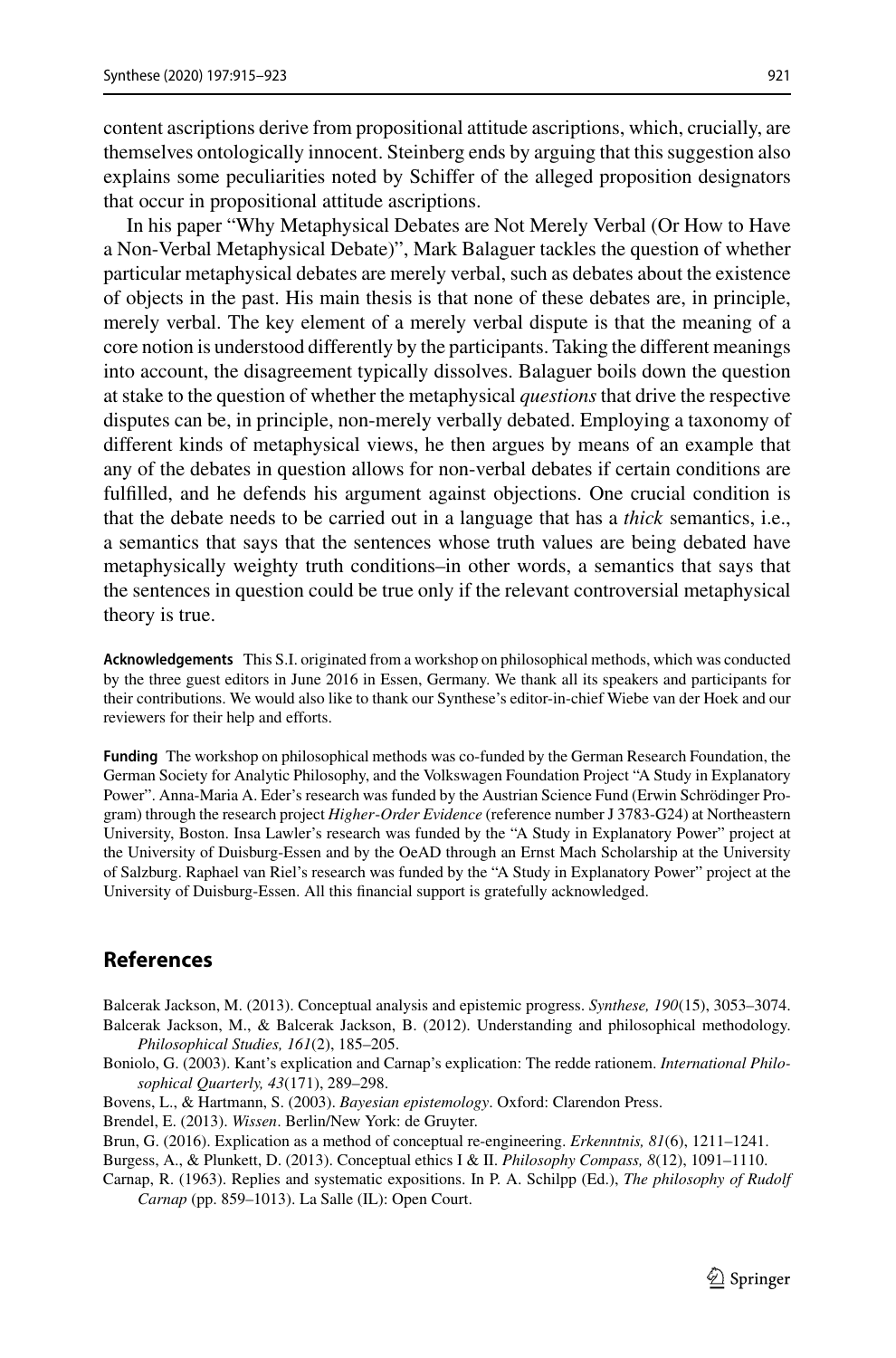- <span id="page-7-6"></span>Chalmers, D., & Jackson, F. (2001). Conceptual analysis and reductive explanation. *Philosophical Review, 110*(3), 315–361.
- <span id="page-7-36"></span>Craig, E. (1987). The practical explication of knowledge. *Proceedings of the Aristotelian Society, 87,* 211–226.
- <span id="page-7-17"></span>Craig, E. (1990). *Knowledge and the state of nature: An essay in conceptual synthesis*. Oxford: Oxford University Press.
- <span id="page-7-32"></span>Earman, J. (1992). *Bayes or bust?*. Cambridge, MA: MIT Press.
- Eder, AM. A. (manuscript). On explicating 'epistemic rationality'.
- <span id="page-7-24"></span>Fassio, D., & McKenna, R. (2015). Revisionary epistemology. *Inquiry, 58*(7–8), 755–779.
- <span id="page-7-0"></span>Grice, H. P. (1958). Postwar Oxford philosophy. In: Grice, H. P. (1989), *Studies in the way of words.* (pp. 171–180). Cambridge, MA: Harvard University Press.
- <span id="page-7-13"></span>Grundmann, T., & Horvath, J. (2014). Thought experiments and the problem of deviant realizations. *Philosophical Studies, 170*(3), 525–533.
- <span id="page-7-16"></span>Hanna, J. F. (1968). An explication of 'explication'. *Philosophy of Science, 35*(1), 28–44.
- <span id="page-7-23"></span>Haslanger, S. (2000). Gender and race: (What) are they? (What) Do we want them to be? *Noûs, 34*(1), 31–55.
- <span id="page-7-25"></span>Haslanger, S. (2012). *Resisting reality: Social construction and social critique*. Oxford: Oxford University Press.
- <span id="page-7-10"></span>Horvath, J., & Grundmann, T. (Eds.). (2012). *Experimental philosophy and its critics*. London: Routledge.
- <span id="page-7-26"></span>Huber, F., & Schmidt-Petri, C. (Eds.). (2009). *Degrees of belief* . Dordrecht/New York: Springer.
- <span id="page-7-2"></span>Jackson, F. (1998). *From metaphysics to ethics. A defense of conceptual analysis*. Oxford: Oxford University Press.
- <span id="page-7-21"></span>Justus, J. (2012). Carnap on concept determination: Methodology for philosophy of science. *European Journal for Philosophy of Science, 2*(2), 161–179.
- <span id="page-7-9"></span>Knobe, J., & Nichols, Sh (Eds.). (2008). *Experimental philosophy*. Oxford: Oxford University Press.
- <span id="page-7-5"></span>Kornblith, H. (2007). Naturalism and Intuitions. *Grazer Philosophische Studien, 74*(1), 27–49.
- <span id="page-7-7"></span>Kornblith, H. (2014). *A naturalistic epistemology: Selected papers*. Oxford: Oxford University Press.
- <span id="page-7-28"></span>Leitgeb, H. (2013). Scientific philosophy, mathematical philosophy, and all that. *Metaphilosophy, 44*(3), 267–275.
- <span id="page-7-29"></span>Leitgeb, H. (2014). The stability theory of belief. *Philosophical Review, 123*(2), 131–171.
- <span id="page-7-30"></span>Leitgeb, H. (2015). The humean thesis on belief. *Aristotelian Society Supplementary, 89*(1), 143–185.
- <span id="page-7-1"></span>Mach, E. (1973). On thought experiments (S. Krimsky, Trans.). *The Philosophical Forum, 4*(3), 446–459.
- <span id="page-7-18"></span>Maher, P. (2007). Explication defended. *Studia Logica: An International Journal for Symbolic Logic, 86*(2), 331–341.
- <span id="page-7-12"></span>Malmgren, A. S. (2011). Rationalism and the content of intuitive judgements. *Mind, 120*(478), 263–327.
- <span id="page-7-14"></span>Nimtz, C. (2009). Conceptual truth defended. In N. Kompa, C. Nimtz, & C. Suhm (Eds.), *The a priori and its role in philosophy* (pp. 137–155). Paderborn: Mentis.
- <span id="page-7-11"></span>Nimtz, C. (2010). Thought experiments as exercises in conceptual analysis. *Grazer Philosophische Studien, 81*(1), 189–214.
- <span id="page-7-3"></span>Nimtz, C. (2012). Begriffsanalyse heute. *Zeitschrift für Philosophische Forschung, 66*(2), 218–247.
- <span id="page-7-31"></span>Olsson, E. J. (2005). *Against coherence: Truth, probability, and justification*. Oxford: Oxford University Press.
- <span id="page-7-19"></span>Olsson, E. J. (2015). Gettier and the method of explication: A 60 year old solution to a 50 year old problem. *Philosophical Studies, 172*(1), 57–72.
- <span id="page-7-33"></span>Pearl, J. (2000). *Causality: Models, reasoning, and inference*. Cambridge: Cambridge University Press.
- <span id="page-7-4"></span>Quine, W. V. O. (1951). Two dogmas of empiricism. *Philosophical Review, 60*(1), 20–43.
- <span id="page-7-15"></span>Quine, W. V. O. (1960). *Word and object*. Cambridge, MA: MIT Press.
- <span id="page-7-8"></span>Rudder Baker, L. (2001). Philosophy in mediis rebus. *Metaphilosophy, 32*(4), 378–394.
- <span id="page-7-22"></span>Schupbach, J. (2017). Experimental explication. *Philosophy and Phenomenological Research, 94*(3), 672–710.
- <span id="page-7-20"></span>Schupbach, J., & Sprenger, J. (2011). The logic of explanatory power.*Philosophy of Science, 78*(1), 105–127.
- <span id="page-7-34"></span>Siegwart, G. (1997a). Explikation. Ein methodologischer Versuch. In W. Löffler & E. Runggaldier (Eds.), *Dialog und System. Otto Muck zum 65. Geburtstag* (pp. 15–45). Sankt Augustin: Academia.
- <span id="page-7-35"></span><span id="page-7-27"></span>Siegwart, G. (1997b). *Vorfragen zur Wahrheit. Ein Traktat über kognitive Sprachen*. München: Oldenbourg. Spohn, W. (2012). *The laws of belief: Ranking theory and its philosophical applications*. Oxford: Oxford University Press.